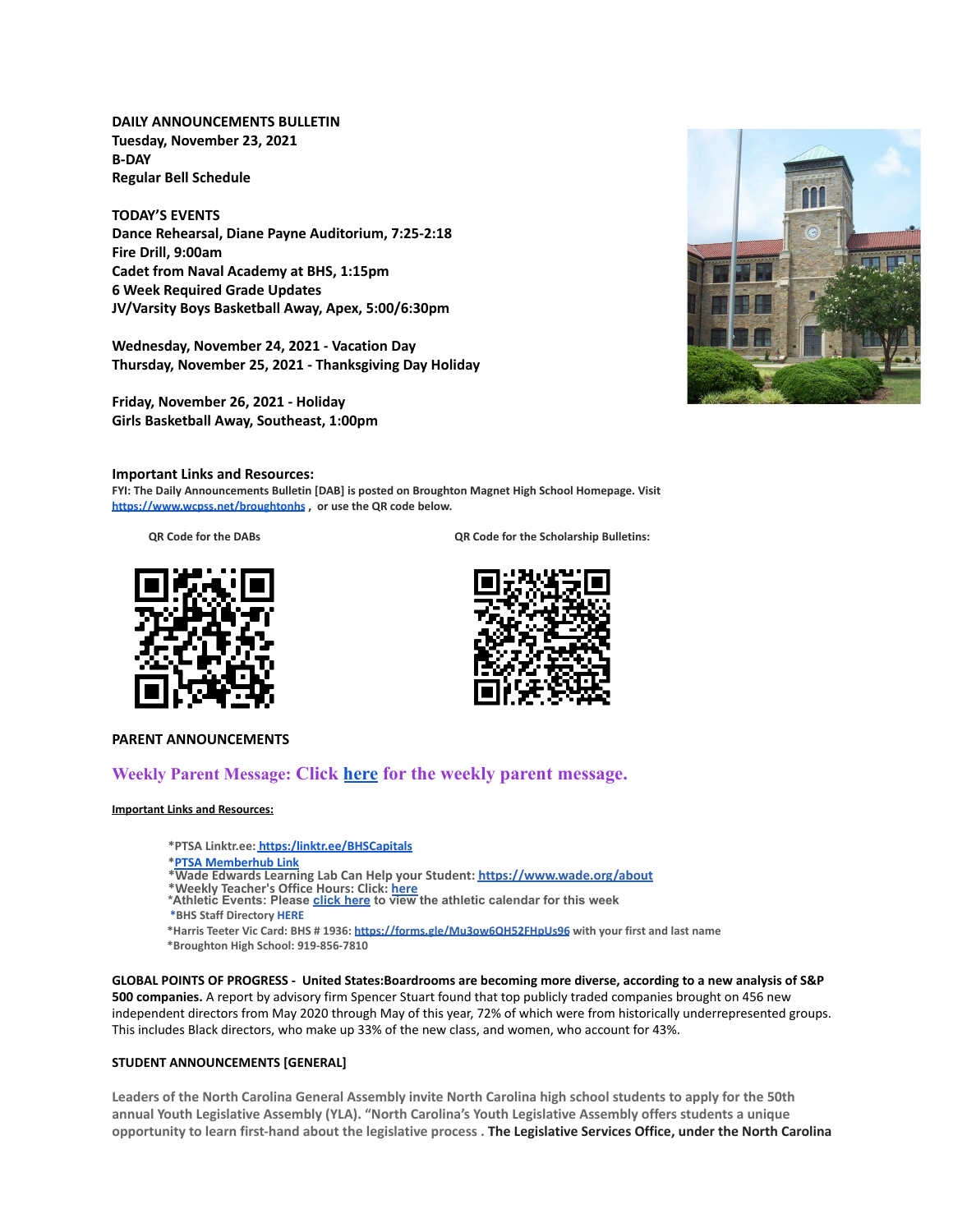General Assembly, is now accepting applications for the conference to be held April 8 - 10, 2022, in Raleigh. **Applications will be accepted through Feb. 1, 2022. The application can be found online at <https://www.ncleg.gov/YLA>.**

**Submit photos for the 2021-2022 yearbook using the QR Code in the BHS School News section! [https://www.wcpss.net/site/default.aspx?PageType=3&DomainID=4392&ModuleInstanceID=21100&ViewID=6446EE88-D30C-497E-](https://www.wcpss.net/site/default.aspx?PageType=3&DomainID=4392&ModuleInstanceID=21100&ViewID=6446EE88-D30C-497E-9316-3F8874B3E108&RenderLoc=0&FlexDataID=236884&PageID=9712)[9316-3F8874B3E108&RenderLoc=0&FlexDataID=236884&PageID=9712](https://www.wcpss.net/site/default.aspx?PageType=3&DomainID=4392&ModuleInstanceID=21100&ViewID=6446EE88-D30C-497E-9316-3F8874B3E108&RenderLoc=0&FlexDataID=236884&PageID=9712)**

The WELL, in partnership with Soroptimist Raleigh [\[https://soroptimistraleigh.org/](https://soroptimistraleigh.org/)], will be hosting a virtual session for teenage girls who are interested in discovering their dreams, exploring careers, and turning adversity into success. If you know any teens who may be interested in attending this virtual session feel free to share this information with them. Thank you in advance and we hope **to see some of your students there.**

## **STUDENT ANNOUNCEMENTS [JUNIORS & SENIORS]**

Juniors & Seniors interested in The Cooper Union [New York City]: The Cooper Union is open for student-guided campus tours! Plan your visit [here.](https://mx.technolutions.net/ss/c/BQM-IylQKwVhFDmSUz94JCeAoXPHvyTV8eb-HnPfKQ_RSyJ1BIZRQ8agfFQ1jnFuBm4_UD__LE2Y5kYDo1-NMw/3gw/3Mg1d_6eRoCwBiI5pZK1gA/h1/_yL7vCBJh6gj-26tp3piVA2aX7sqXm6xVNh2VVwpQkE) If you cannot visit our campus in person, please take a [virtual](https://mx.technolutions.net/ss/c/gsby7xed_Q9kJKoUKuDGdAY8jVyHuuMOFEtXhrzhihZ704DlDLavLU60Sj5JuWE7YCXVvrJtnhs8g1sXB0AE4w/3gw/3Mg1d_6eRoCwBiI5pZK1gA/h2/--y2ChbQlW_6N8K3O3LqasrDy-e4sFXcxMbajuL9b_E) tour.

**Students interested in** UVA School of Architecture: **VIRTUAL SCHOOL OF ARCHITECTURE INFORMATION SESSIONS** Join our Director of Admission to learn about the School of Architecture and hear from our Student Ambassadors about their experiences at UVA and the A-School. **Wednesday, December 01.** [LEARN MORE AND REGISTER](https://mx.technolutions.net/ss/c/gsby7xed_Q9kJKoUKuDGdHJU_xn8MSEg7Tp2Z8RR0Cjzs4oKR4EyX-gonRaDficilbWcu-Hd5OGMSIQgeBuJwpXBIU8hNakcK5E6cB8xYlWhpTlyn9TVxm4fjXwxKutl/3fi/KAdjyAqgR1uh964rXQyg-Q/h2/P4s4fx6PWiJritewBLIKpesY9bBwntP2-2k-cIQp48g)

- **ON-SITE CAMPBELL HALL TOURS:** Our Student Ambassadors lead visitors on guided tours of the School of Architecture at 12:00 PM (ET) on select Mondays and Fridays during the academic year. [LEARN MORE AND REGISTER](https://mx.technolutions.net/ss/c/gsby7xed_Q9kJKoUKuDGdHJU_xn8MSEg7Tp2Z8RR0CgRzltbU4pIVU2mc1GlJEWKTIwNa22DVoseIuz1LXWuto_xSBcuCL4zs8UTe2Y_YZo/3fi/KAdjyAqgR1uh964rXQyg-Q/h3/xInJZNxwjH3Xq6zXGZRPeAzxrRToFEQgHSHu-TZPG2A)
- **ON-SITE FINAL REVIEWS:** Prospective students are invited to join us for our fall 2021 Final Reviews to get a sneak peek into the kinds of projects and design explorations developed during the first year at UVA School of Architecture. Join us at Campbell Hall on UVA's Grounds to be able to listen to current students present their work, and hear the feedback provided by faculty and guest reviewers. This event will also provide you with an opportunity to learn more about design principles, theory and topics.**Friday, December 10.** [LEARN MORE AND REGISTER](https://mx.technolutions.net/ss/c/gsby7xed_Q9kJKoUKuDGdHJU_xn8MSEg7Tp2Z8RR0CjpjPErzv_wI7EmaQR5WhrwmiJ6kPJ9YQ90Nd2Or4u7ZNmrOV6gjXuFHka_5-OV-4Z0YZYkrAypPcv5Fn6Df1vfLA3cIXRTpKQQisgdq6_MjA/3fi/KAdjyAqgR1uh964rXQyg-Q/h5/g89BHNP4pprI_c6MTwEVwExXWjULh19v_XYX-kRNSJI)

**Seniors interested in Wake Tech: Wake Tech has recently launched a new website at explore.waketech.edu! This** is a page designed for prospective students. It contains virtual presentations about specific Wake Tech programs, a calendar of live events we will be hosting, as well as links to register for in-person opportunities. Wake Tech has now resumed offering in-person campus tours.! Students and families can sign up for group tours here: [visit.waketech.edu](https://www.waketech.edu/recruiting-and-outreach/visit-wake-tech). Students can also make appointments with Ally Pearsall, Recruitment & Outreach Officer, personally to check their application status at this link here: **[https://outlook.office365.com/owa/calendar/WakeTech763687@WakeTechEDU.onmicrosoft.com/bookings/s/CLtsicQDjUK2s3iPAbO-SQ2.](https://outlook.office365.com/owa/calendar/WakeTech763687@WakeTechEDU.onmicrosoft.com/bookings/s/CLtsicQDjUK2s3iPAbO-SQ2)**

**Seniors: Scholarship Bulletin #10 has been posted on our homepage and can be found by going to Students/Seniors/Scholarship Information/Scholarship Bulletins. It has also been posted on the Student Services Webpage**

**[www.broughtonstudentservices.weebly.com.](http://www.broughtonstudentservices.weebly.com)]**

**College & University Reps Visiting Broughton**

**Seniors and Juniors may sign up to meet with college representatives who visit Broughton throughout the year. Sign-up sheets are posted in a notebook outside the Guidance Resource Center [Room 1209]. See Mr. Rudder in the Guidance Resource Center if you have questions.**

**United States Naval Academy November 23 B-Day 1:15pm**

## **SUMMER OPPORTUNITIES**

**Current sophomores & juniors: Looking for an opportunity to stay in a dorm, and to be far away from your parents, and to cope with the responsibility of writing a hefty research paper? Check out the Summer Ventures in Science & Math Program housed on the ASU, ECU, UNCC and UNCW campuses. Applications are now available and due January 18. For more information, visit <https://ncssm.edu/summerventures/admissions> .**

The University of the South would like to invite students to join our Chinese [Language](https://mx.technolutions.net/ss/c/eakQ-C8DCmUrd8y7yBWDFiYAOUoJQ4pz7MfbEBpip6l0y_Hm_m-q4S1NAhKySW0l0l52Av-XFInBcX_HbKNhaFaTuY25zEq03f7H2jjkYbiZerVnvT_jJBJvBnD8L-82oFcjCA4feCp5rOrmzPCcig/3h1/Zb0AzY0dSO6ybsQoCzalvA/h1/a-eaRv0bEo5dxrOjmNABke9N9q3IKNCmv7tp3yn1eRg) Camp! The program's primary goal is to **immerse students in the language and culture of China, while enjoying Sewanee's 13,000 acre campus. When: June 15 - July 1, 2022**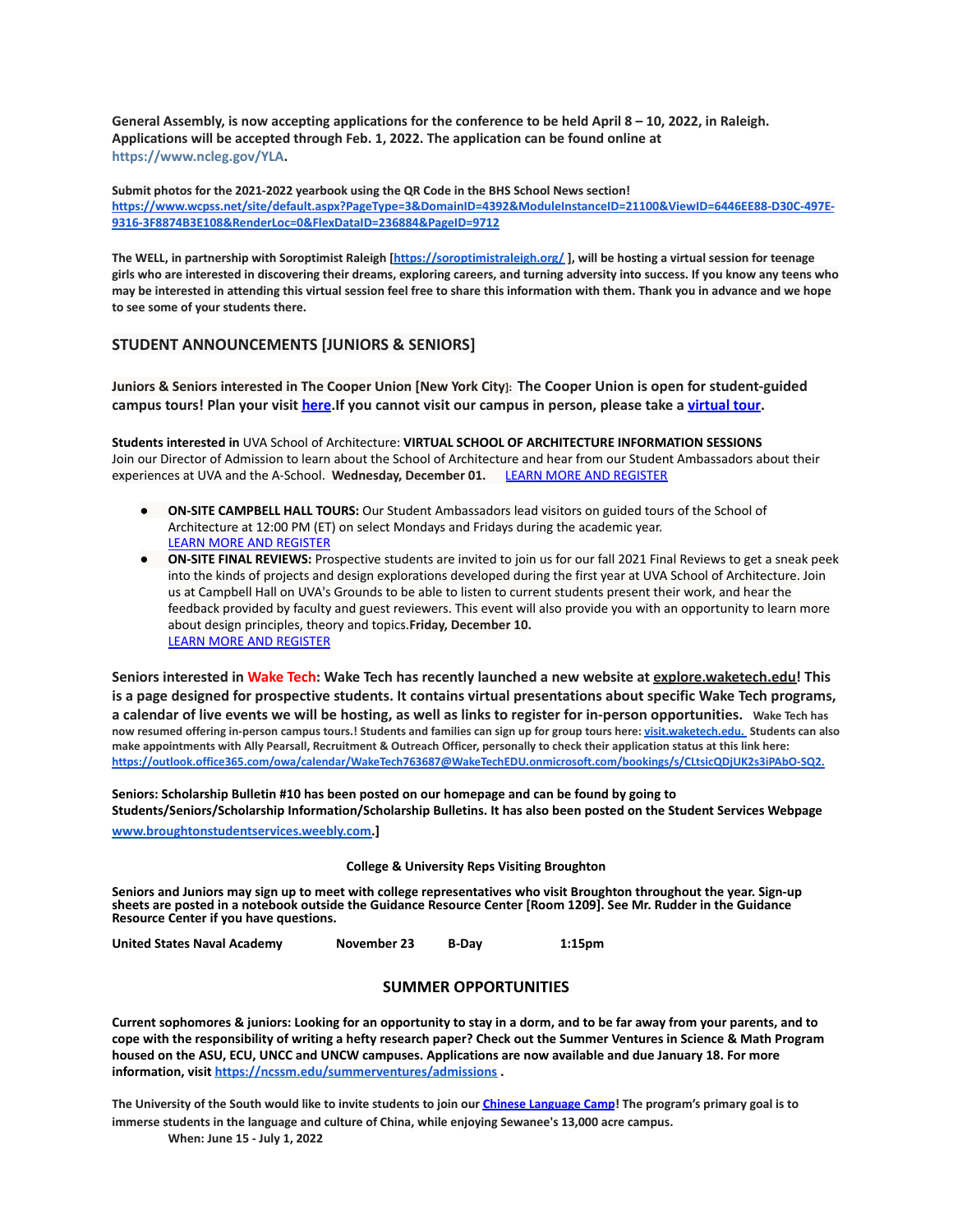#### **Where: The University of the South, Sewanee, TN**

**Who: Rising high-school sophomores, juniors and seniors. Experience with Chinese language is not required.** Students participating in the program will spend a few hours in the classroom each day, before taking their learning outside and enjoying the many outdoor activities available during the summer at Sewanee in an immersive language environment. Given the **immersive environment, all students are encouraged to apply. Students should be prepared for a variety of outdoor activities including swimming, hiking, rock-climbing, hiking, gardening, caving, camping, and more! For more information about the camp as well as scholarship opportunities, students can visit the Sewanee Chinese Language Camp [website.](https://mx.technolutions.net/ss/c/eakQ-C8DCmUrd8y7yBWDFiYAOUoJQ4pz7MfbEBpip6l0y_Hm_m-q4S1NAhKySW0l0l52Av-XFInBcX_HbKNhaFaTuY25zEq03f7H2jjkYbiZerVnvT_jJBJvBnD8L-82oFcjCA4feCp5rOrmzPCcig/3h1/Zb0AzY0dSO6ybsQoCzalvA/h2/75iusWoe6oX7KGnwrl--J5PGQK1G9zr9iO3WkMg5UHE)**

# **Job Opportunities**

Amy Peake, Director of Employment for several of our area Zaxby's restaurants, Now that school is back in swing, I would like to reach out to advertise employment. Our Zaxby's group pride ourselves with bringing on high schoolers and helping them to develop workplace skills that will benefit them in their adult working life. Many of **our graduated students who go off to college come back to work with us during school breaks.**



*Amy L. Peake* **Director of Employment ZaxNC, Inc. (919) 909-2529**

**My name is Camden McKinstry, I am the Regional Manager for the UPS Store in the Village District right down the road from Broughton.We are in need of part-time employment at our store. There is an absolutely wild staffing shortage for part time workers these days so we have decided to start hiring high school aged workers.**

**The UPS Store Cameron Village 514 Daniels Street Raleigh, NC 27605 919.834.2121 Web https://www.theupsstore.com/2325**